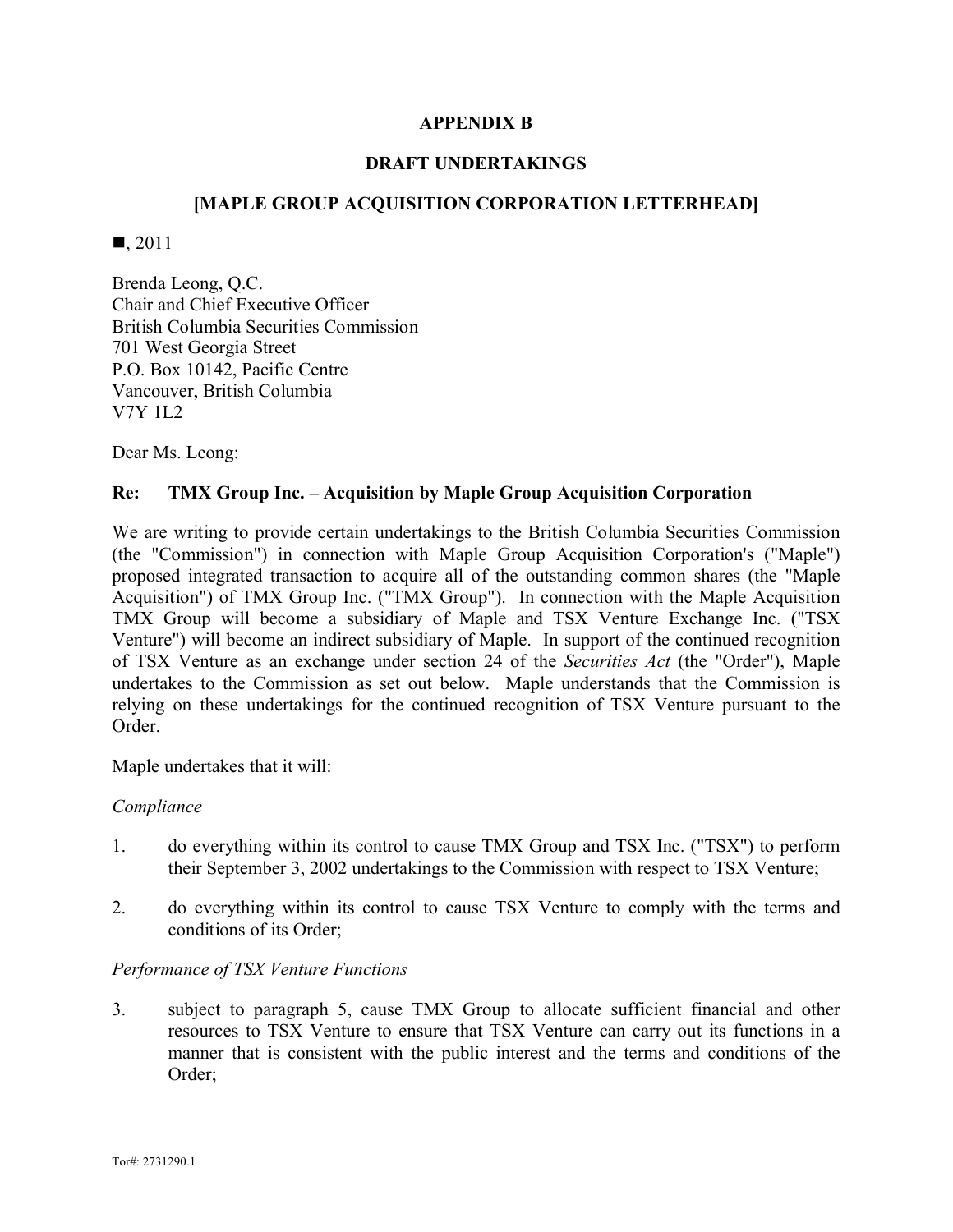- 4. cause TMX Group to do everything in its control to cause TSX Venture to carry out its activities as an exchange recognized under section 24(b) of the *Securities Act* and to comply with the terms and conditions of the Order;
- 5. notify the Commission:
	- (a) at least six months before it voluntarily allocates financial and other resources to TSX Venture in a way that could reasonably be expected to prevent TSX Venture from carrying out its functions in a manner that is consistent with the public interest and the terms and conditions set out in the Order; and
	- (b) immediately upon becoming aware that it is or will be unable to allocate sufficient financial and other resources to TSX Venture, or that TMX Group is or will be unable to allocate sufficient financial and other resources to TSX Venture, to ensure that it can carry out its functions in a manner that is consistent with the public interest and the terms and conditions of the Order;

### *Change in Operations or Ownership*

- 6. not cause or permit TSX Venture to cease to operate or suspend, discontinue or wind-up all or a significant portion of TSX Venture's operations, or dispose of all or substantially all of TSX Venture's assets, without
	- (a) providing the Commission at least six month's prior notice of its intention; and
	- (b) complying with any terms and conditions that the Commission may impose in the public interest for the orderly discontinuance of the operations or the orderly disposition of the assets of TSX Venture;
- 7. not complete or authorize a transaction that would result in TSX Venture ceasing to be wholly-owned or directly controlled by TSX without
	- (a) providing the Commission at least three month's prior notice of its intention; and
	- (b) complying with any terms and conditions that the Commission may impose in the public interest;
- 8. advise the Commission if it or TMX Group has applied or intends to apply for an amendment to the order of the Ontario Securities Commission dated  $\blacksquare$ , 2011 to permit Maple and, in turn, TMX Group to own, directly or indirectly, less than all of the issued and outstanding voting shares of TSX;

### *Systems*

9. if securities of issuers that are listed on TSX Venture trade on systems operated by TSX or TMX Group, cause each of TSX and TMX Group to: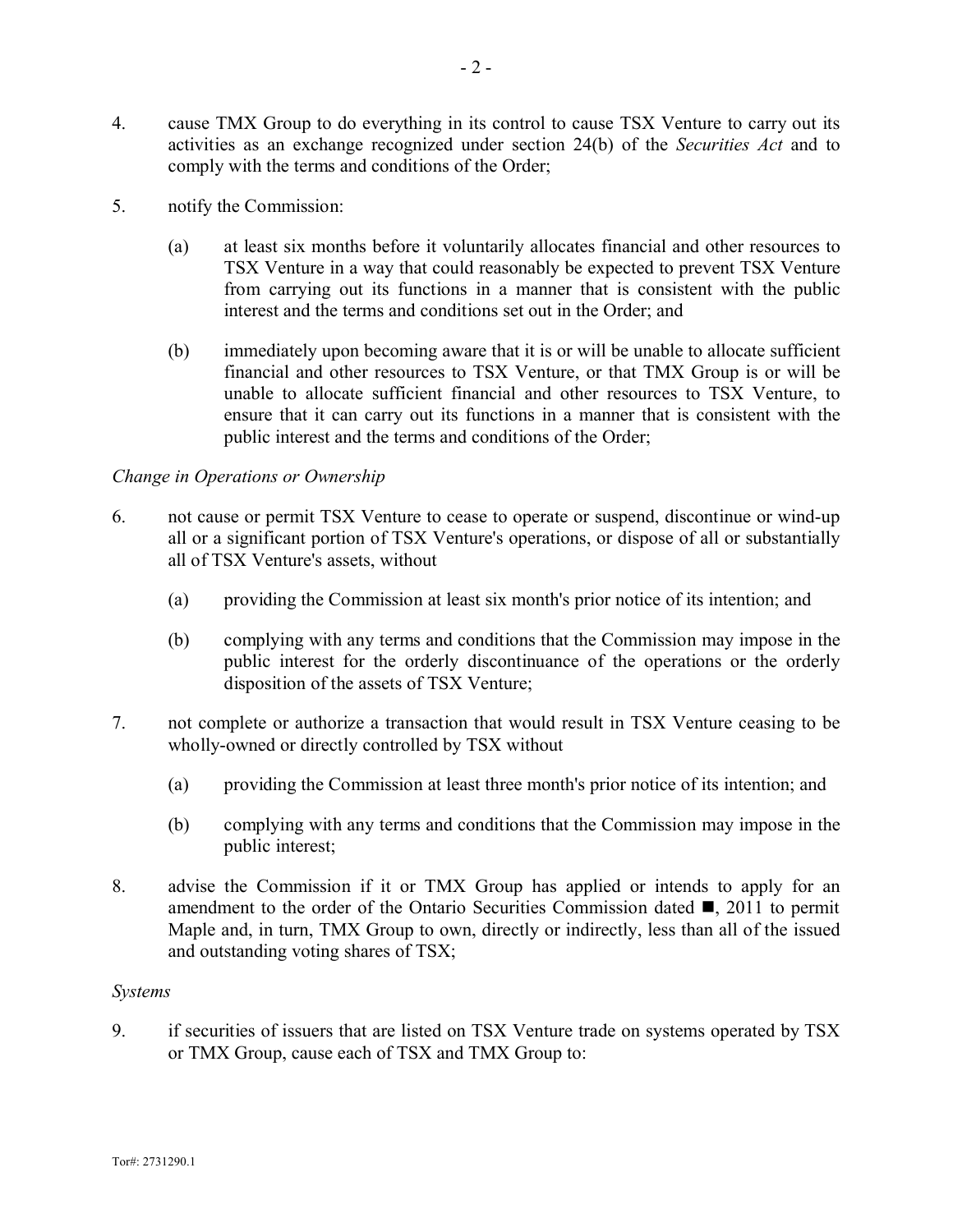- (a) meet standards equivalent to those set out in sub-paragraphs (a) and (b) of paragraph 33 of Schedule A to the Order for the trading of TSX Venture listed securities;
- (b) adopt procedures that do not unreasonably discriminate against TSX Venture listed securities;
- (c) provide the same or better market and listed company surveillance tools as were provided by TSX Venture prior to the transfer of TSX Venture listed securities to facilities operated by TSX;
- (d) ensure that capital pool companies and inactive issuers listed on TSX Venture are specifically designated as such or otherwise differentiated in any trading and market data feed provided by TSX Venture or by TSX on TSX Venture's behalf; and
- (e) use commercially reasonable efforts to ensure that any display of trading and market data information to end-users includes the designation or differentiation referred to in sub-paragraph (d);

## *Access to Information*

10. permit and cause its subsidiaries to permit the Commission to have access to and to inspect all data and information in its possession that is required for the assessment by the Commission of the performance by TSX Venture of its regulation functions and the compliance of TSX Venture with the terms and conditions of the Order; and

## *Corporate Governance*

11. maintain a committee of the Board of Directors of Maple to be named the Public Venture Market Committee (the "Committee"), in a manner consistent with the attached terms of reference (Schedule 1). It will further refer to the Committee for recommendation and advice all policy issues and matters that are likely to have a significant impact on the public venture capital market in Canada and the role of Maple and/or TSX Venture in relation thereto.

These undertakings will cease to have effect if (a) the Commission revokes the Order for any reason other than the failure by Maple to fulfill its undertakings with the Commission, (b) TSX Venture ceases to carry on business after complying with any terms and conditions the Commission may impose, or (c) TSX Venture ceases to be a subsidiary of Maple.

These undertakings will take effect upon the take-up by Maple of voting securities of TMX Group in connection with the Maple Acquisition.

Yours truly,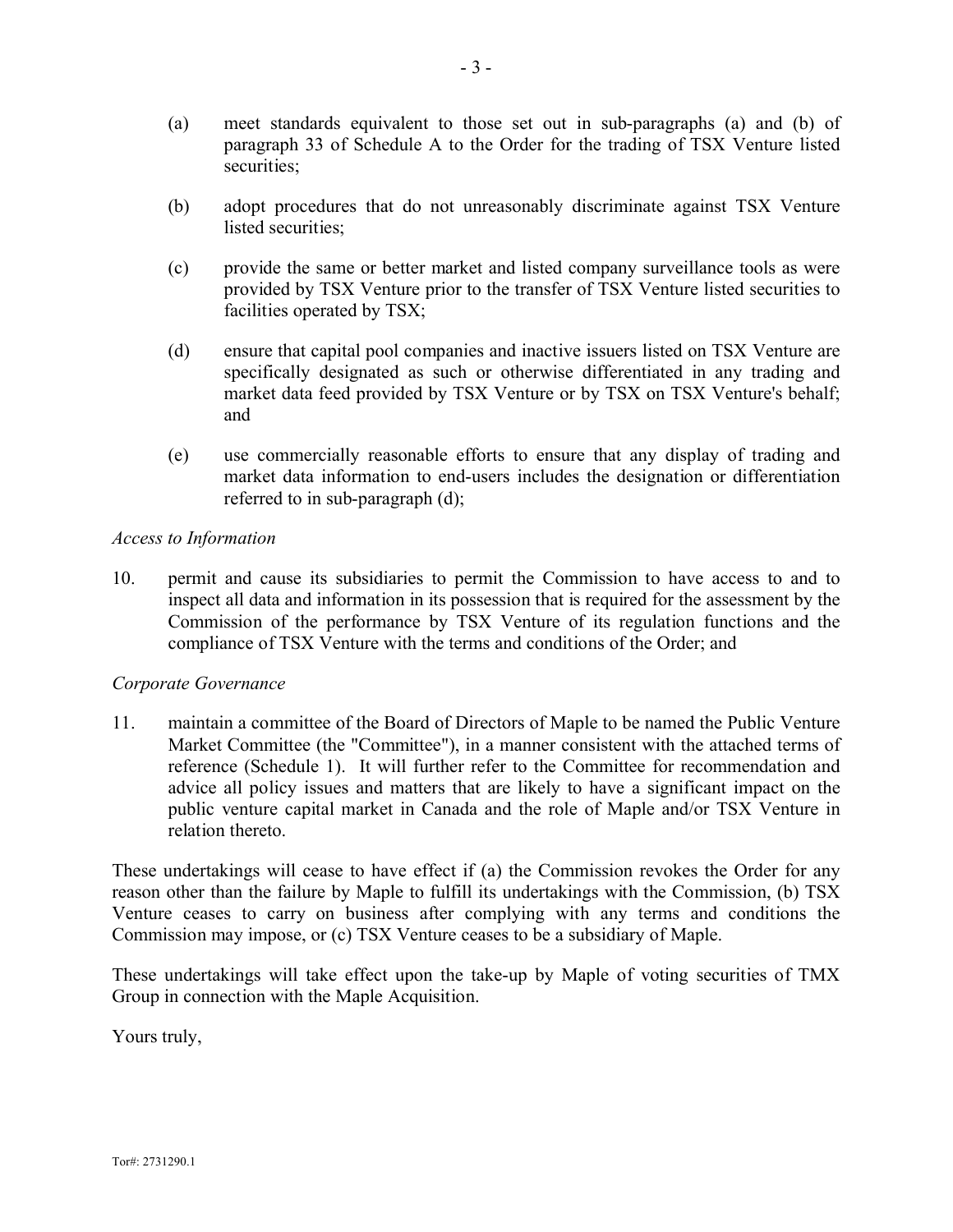**[Luc Bertrand] [Chief Executive Officer] [Maple Group Acquisition Corporation.]**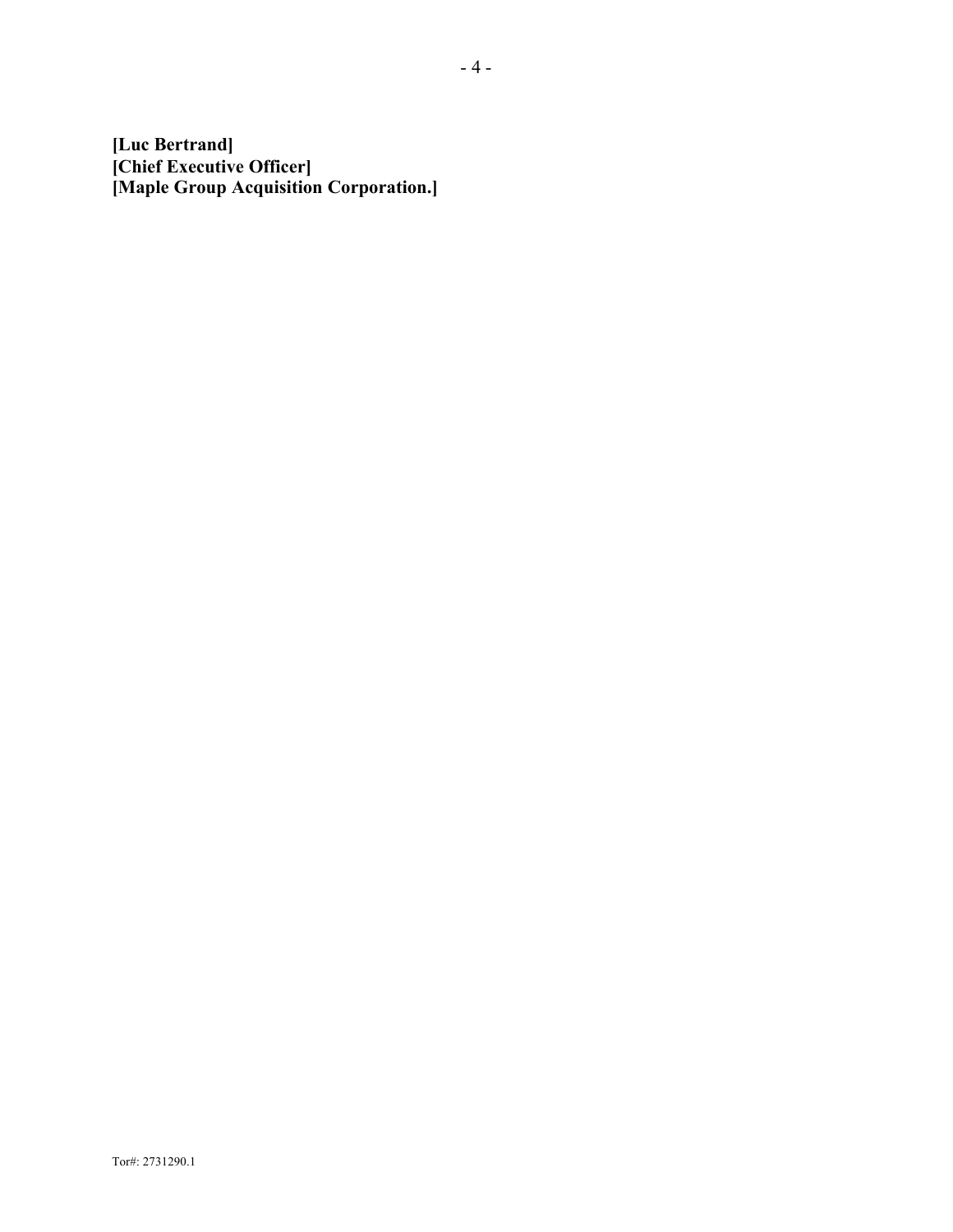# **SCHEDULE 1**

# **MAPLE GROUP ACQUISITION CORPORATION (THE "CORPORATION") PUBLIC VENTURE MARKET COMMITTEE CHARTER**

### **1. General**

The Board of Directors of the Corporation (the "Board") has established a Public Venture Market Committee (the "Committee") to advise and make recommendations to the Board with respect to all policy issues and matters that are likely to have a significant impact on the public venture capital market in Canada and the role of the Corporation and/or TSX Venture Exchange Inc. in relation thereto.

### **2. Members**

The Board will in each year appoint a minimum of four (4) directors as members of the Committee. All members of the Committee shall be non-management directors. In addition, the Committee will have an appropriate representation of independent directors as required by law and all recognition orders and exemption orders issued in respect of the Corporation by applicable securities regulatory authorities.

The Chief Executive Officer ("CEO") of the Corporation and the President of TSX Venture Exchange Inc. and, to the extent the Chair of the Board is not otherwise a member of the Committee, the Chair, and all other non-management directors who are not members of the Committee may attend all meetings of the Committee in an ex-officio capacity and will not vote. Directors who are also members of management, other than the CEO and the President of TSX Venture Exchange Inc., shall be entitled to attend meetings of the Committee if invited to do so by the Chair of the Committee. In-camera sessions of the Committee will initially include the CEO but exclude the presence of other staff of the Corporation and subsequently continue without the CEO.

## **3. Duties**

The Committee shall have the following duties:

- (a) To advise and make recommendations to the Board on all policy issues and matters that are likely to have a significant impact on the public venture capital market in Canada and the role of the Corporation and/or TSX Venture Exchange Inc. in relation thereto.
- (b) To consider such other matters as the Board shall determine from time to time.
- (c) To review and consider the minutes from all National Advisory Committee meetings (a committee comprised of the President of TSX Venture Exchange Inc. and other individuals having expertise on matters relating to the Canadian public